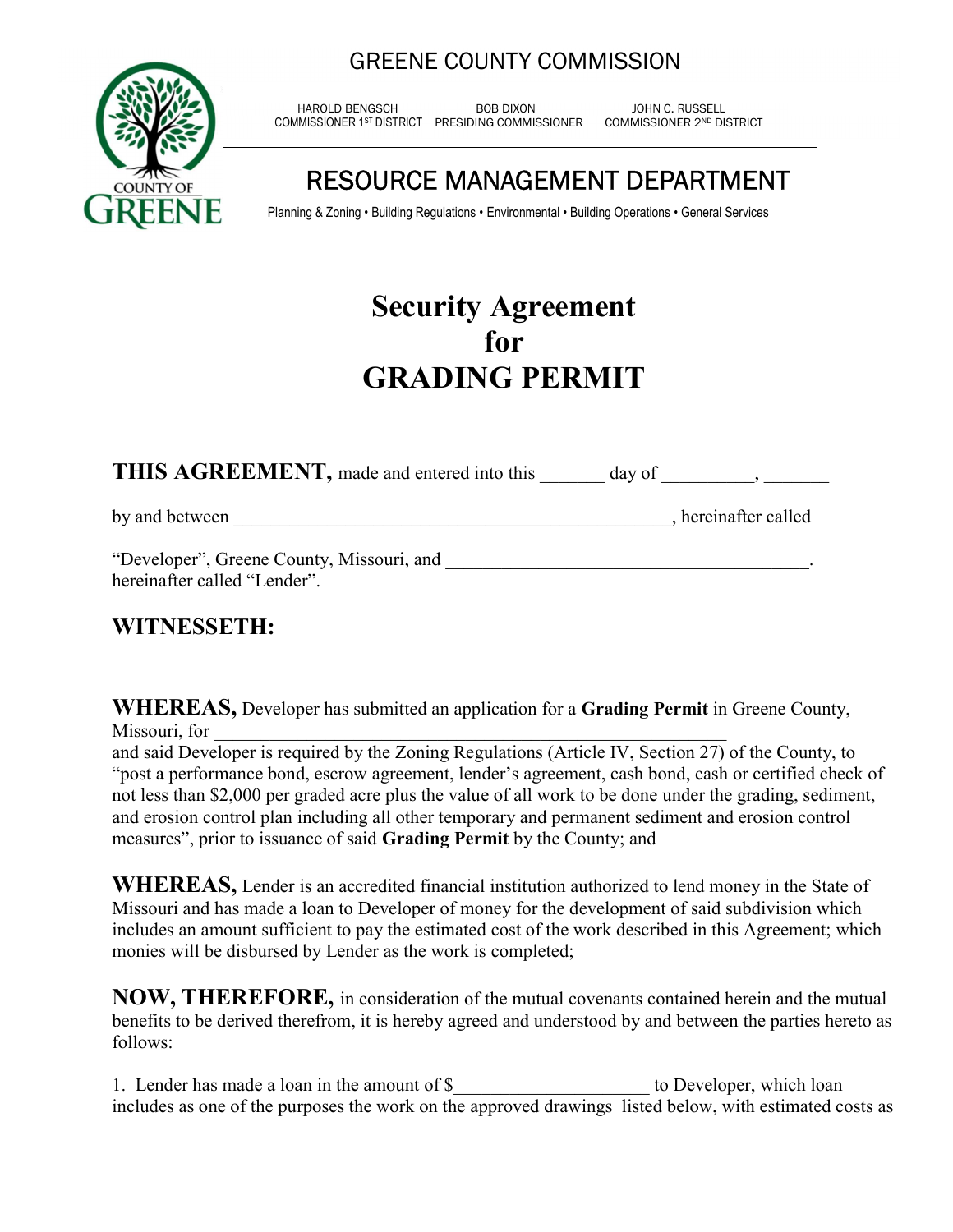itemized in attached Exhibit "A":

#### Grading, Stormwater Improvements, and Erosion and Sediment Controls per Grading Permit No. **Example 20 Greene County, Resource Management Dept.**

Lender hereby consents and Developer hereby conditionally sells, assigns, transfers, and grants a security interest to the County in the loan by assigning to County such portion of the loan as needed to equal the total estimated costs of the required work as set forth herein. In the event Developer fails to complete the work as set forth in Paragraph 2, the assignment shall stand perfected and the Lender agrees to make such funds available to the County for the purpose of completing said work pursuant to Paragraph 2 of this agreement. In the event the Developer completes the work described herein and said work is accepted by the County, this assignment shall be null and void.

At the time of recording of the final plat for said subdivision, the County may, at its discretion allow any uncompleted portion of the work to be included in the bond or Security Agreement for required public improvements.

2. In the event Developer fails to complete any of the work set forth in Paragraph 1 hereof within the period of time allowed by the Grading Permit and Developer fails to notify County and Lender of Developer's inability to complete the required improvements within said time period, then Lender is hereby expressly authorized to disburse to County such portion of the amounts set forth in Paragraph 1 hereof as shall be required to complete the necessary improvements. In such event, County may construct such improvements under the direction of the Planning & Zoning Department at its actual cost, including a reasonable charge for engineering and inspection, or the County may contract with one or more responsible contractors, in which case the costs shall be based on the contract amount. Upon written notice from the Developer of his inability to complete the improvements within the prescribed time period, the County may, at its discretion, allow additional time to complete improvements if the delay in completing the improvements is due to factors beyond the Developer's control. Such extension of time shall be granted in writing.

3. By execution of these presents and for valuable consideration paid to it by Developer, the Lender agrees to meet the obligations imposed upon it hereby.

4. The parties agree that the venue for any litigation arising out of the Agreement shall be in the Circuit Court of Greene County, Missouri, and expressly waive any rights to any other venue.

5. When all the work shall have been completed, and approved by the County, or any uncompleted portions of the work have been, at the discretion of the County, included in the bond or Security Agreement required for recording of the Subdivision plat, the Agreement shall terminate. If any mechanics lien shall be filed with the statutory period therefore, Developer and Lender shall be responsible for satisfying said lien or contesting it. In the event a final judgment enforcing any such lien shall be obtained, Developer and/or Lender shall promptly satisfy the same.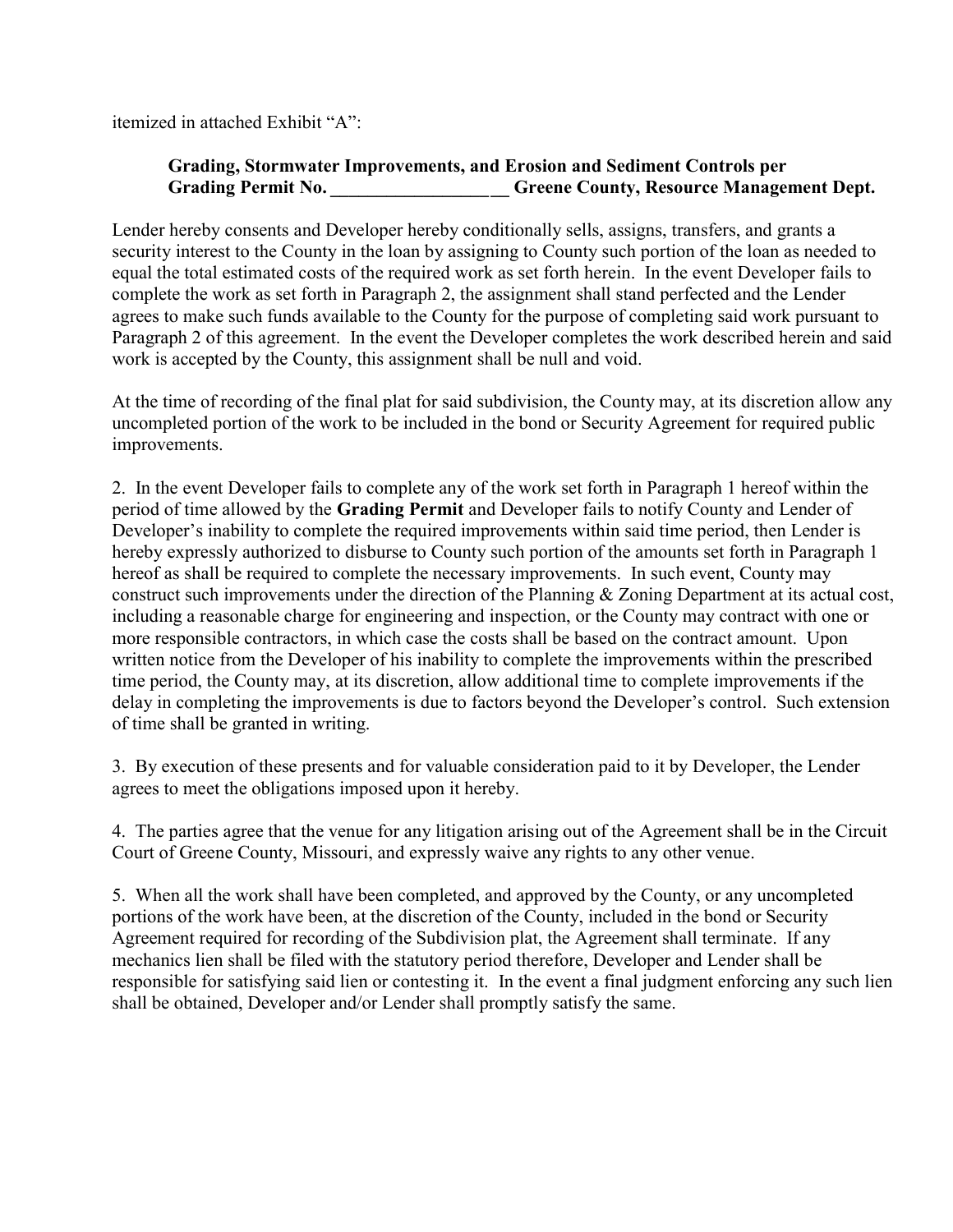IN WITNESS WHEREOF, the parties have executed this Agreement on the date first above mentioned.

 $\mathbf{By:}$ 

Developer (Please print)  $\mathcal{L}_\text{max}$  , where  $\mathcal{L}_\text{max}$  and  $\mathcal{L}_\text{max}$ Developer's Signature

By:  $\Box$ 

Lender (Please print)

Lender's Authorized Signature

### GREENE COUNTY, MISSOURI

 $\mathcal{L}_\text{max}$ 

BY: Tyler G. Goodwyn, PE

Greene County Stormwater Engineer